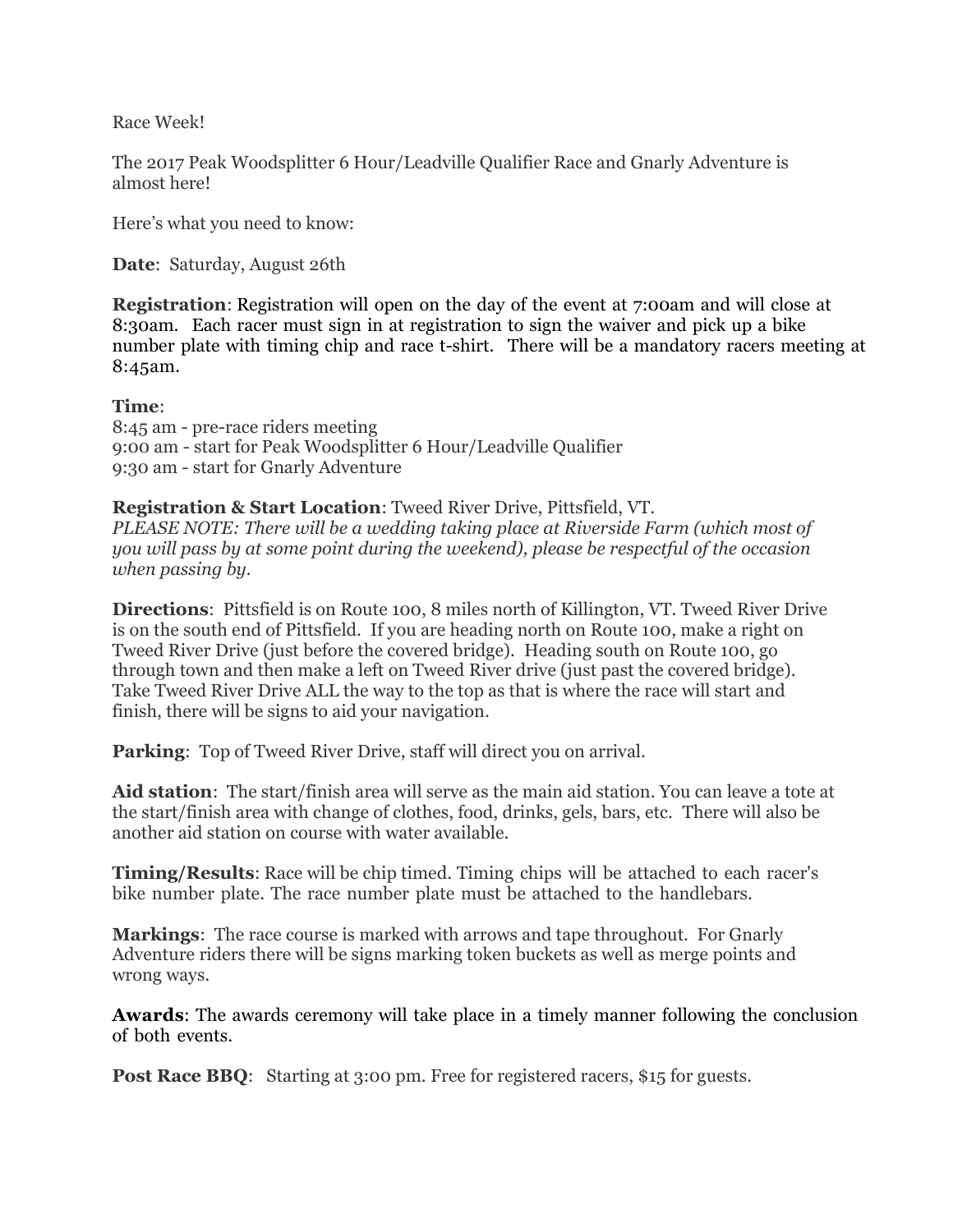## **No dogs, No exceptions**.

## **Rules and Regulations for Each Event**

# **Peak Woodsplitter 6 Hour / Leadville Qualifier**

This 6 Hour mountain bike race is a multi-lap event with the objective of completing as many 10+ mile laps as possible in 6 hours. To qualify for a Leadville slot, a racer must complete at least 4 laps.

#### Starting Procedure

The Woodsplitter 6 Hour race will begin at exactly 9:00am on Saturday, August 26th. The race will start with a fire road climb in order to spread out the field prior to reaching the trail section of the course. The 6 Hour race will be mass start. Race director has option to modify start for safety. This includes, but is not limited to: Lemans start, very long prologue, wave starts, etc.

#### The Course

The course will be over 10 miles in length with approximately 1600' elevation gain. The course is posted at http://peak.com/bike-races/mtb6/ and is almost entirely singletrack and contains lots of rocks, roots, steep loose rocky descents, long technical climbs, etc. You're responsible for your own safety on course, don't ride beyond your limits. We reserve the right to make minor adjustments to the course due to inclement weather, etc.

#### The Finish

All racers must start their last lap before the 3:00pm cutoff time. The individual to cross the finish line first with the most laps no later than 4:00pm wins.

The race ends at 3:00pm on Saturday but if you make it through the start/finish line before 3:00pm you will be allowed to go out for 1 more lap. However, in order to have the final lap count you must finish by 4:00pm. If you feel as though you won't be able to complete the final lap in under an hour then it's in your best interest to stop at the 3:00pm mark. There are no exceptions. A final lap finishing just 1 second after 4:00pm will not be accepted.

Rules for the Woodsplitter 6 Hour:

- 1. All riders must attend the pre-race meeting at 8:45am. Any last minute changes will be discussed.
- 2. Helmets are mandatory for all racers and must be worn anytime while on a bike.
- 3. Each participant will have a number plate with timing chip, attached to the handlebars, that must be visible at all times during the race. The numbers are vital to scoring the event properly. They also help to identify any participant on the course who may need assistance. If you should come across a participant who is hurt, knowing their race number can help to identify that person to the race director.
- 4. Each rider must complete at least 4 laps in order to qualify for the available Leadville MTB 100 Qualifier slots. The first 6 slots will be awarded to the top 3 men and women. Up to 14 remaining slots will be distributed through a lottery of the remaining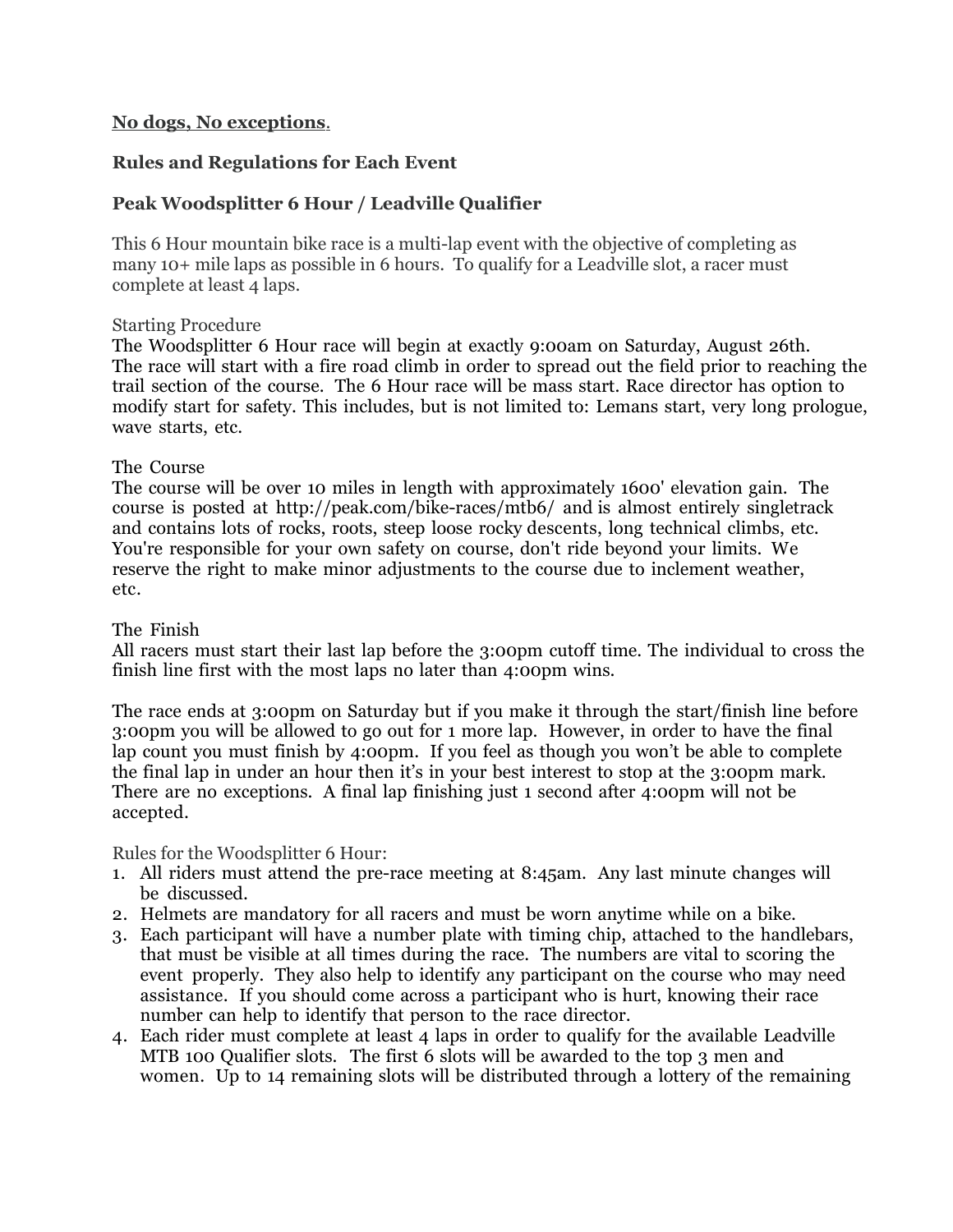athletes who have completed at least 4 laps. Names will be drawn from the eligible lottery athletes and slots will be given out during the awards ceremony.

- 5. Follow the course as marked. Cutting of the course will result in a disqualification.
- 6. For no reason shall any participant or anyone other than an employee/volunteer make alterations to the course. If anyone is found changing the course they will no longer be allowed to participate and they will be disqualified. There will be marshals on the course in various places that can communicate with the race director should anything out of the ordinary happen to the course, i.e. a tree falling down, hillside washes away, etc…
- 7. In the event of a mechanical, racers may only accept mechanical support from nonracers in the pit area or other designated area off of the race course (e.g. aid station). If on course, all repairs must be made by the racer, or other racers, on course.
- 8. Water and food may be supplied to any racer by anyone on the course. However, if you are stopping to take water or food you must stay clear of the trail. Water will be located at the two aid stations and possibly at other areas of the course. If you take food with you on the course please be courteous and dispose of the waste properly (e.g. stick your empty gu packet back in your jersey). Anyone caught blatantly littering on the course will be assessed a 10 minute penalty.
- 9. Racers riding a bicycle will have the right away over racers pushing a bicycle. When possible, racers pushing should stay on the least rideable portion of the trail when being passed. A racer pushing or carrying a bike can overtake a racer riding provided they don't interfere with the rider.
- 10. Lapped riders should yield to leaders. Leaders should be very vocal when preparing to pass any racer. Be sure to use very clear commands such as "passing right" or "passing left" It is the responsibility of the advancing rider to overtake the slower rider safely. Slower riders must yield on the first command.
- 11. The use of headphones, digital audio players or anything impeding your hearing is absolutely prohibited at this event. It is very important that your hearing being unobstructed so you can hear if anyone is coming up behind you. If anyone is caught violating this rule you will be asked to remove the headphones immediately or face being disqualified.
- 12. When two riders are vying for position, the leading rider does not necessarily have to yield to the challenging rider. However, a rider may not physically interfere or intend to impede another rider's progress. This is considered to be highly unsportsmanlike behavior.
- 13. Foul riding, use of profane or abusive language and other unsportsmanlike behavior is unacceptable. Such behavior by any racer shall subject that racer to a warning or immediate disqualification. This will be strictly applied when such behavior is directed at course officials, race director, volunteers or spectators. The penalty imposed will be at the discretion of the Race Director. There is no excuse for being obscene and it will not be tolerated.
- 14. Only riders officially entered in the event may practice or compete on the designated race course immediately prior to and during the event. Coaches and/or trainers are not permitted to ride with their trainees unless they have registered for the race.
- 15. In the event of a protest by any racer it must be presented to the Race Director, in writing, anytime during the race or no later than 15 minutes after results are posted. Protests should contain any information that supports the protest including a description of the incident, witnesses, names and a signature of the protesting racer.